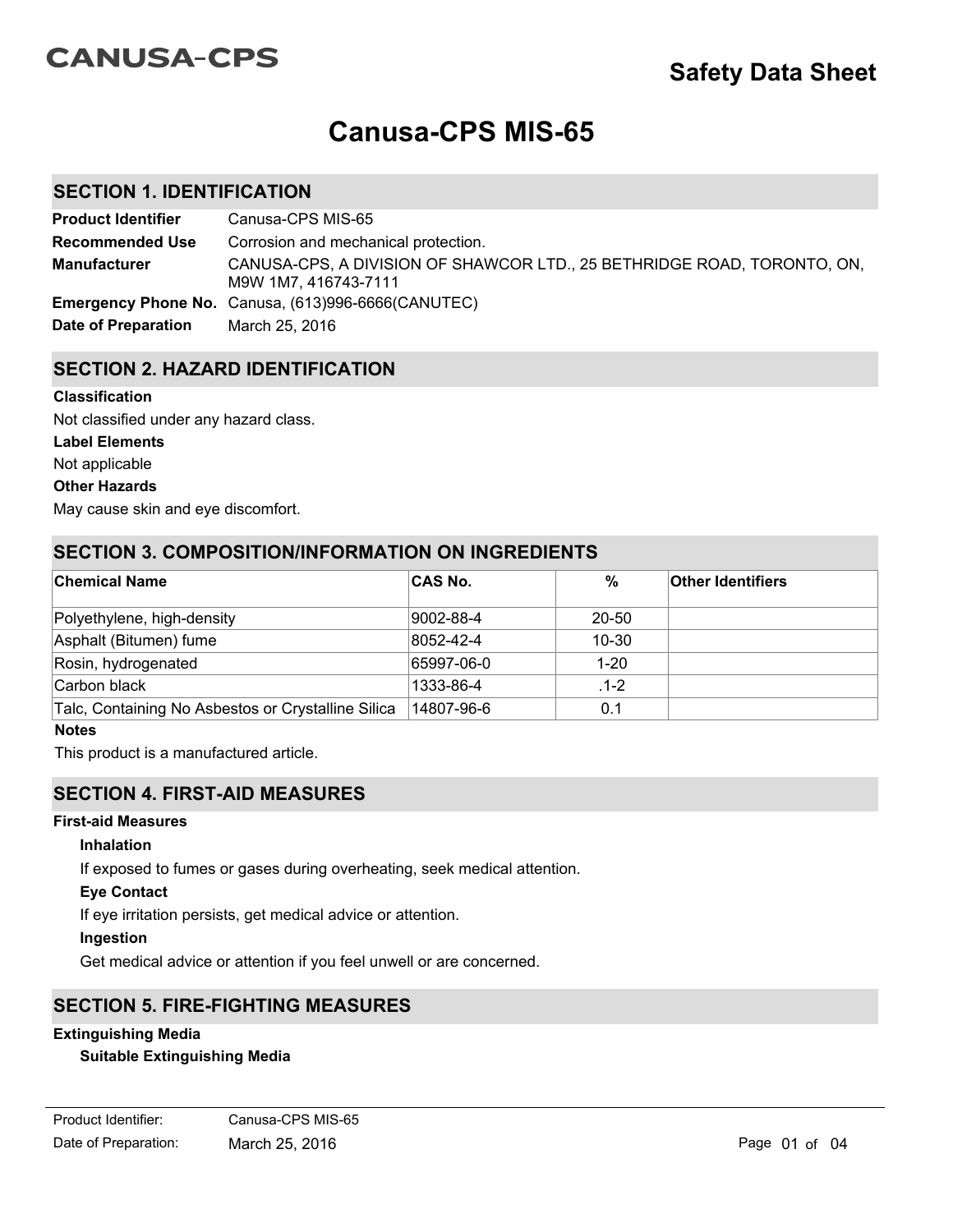Water spray; dry chemical; carbon dioxide; foam.

# **Specific Hazards Arising from the Product**

When heated to decomposition, burns and emits flames with an acrid odour.

# **Special Protective Equipment and Precautions for Fire-fighters**

Use self-contained breathing apparatus during firefighting.

# **SECTION 6. ACCIDENTAL RELEASE MEASURES**

# **Environmental Precautions**

Not applicable.

# **Methods and Materials for Containment and Cleaning Up**

Dispose of in compliance with applicable legislation.

# **SECTION 7. HANDLING AND STORAGE**

# **Precautions for Safe Handling**

Avoid overheating. Do not breathe fumes produced during overheating or burning. Keep the product clean, prevent contamination.

# **Conditions for Safe Storage**

Cool, dry environment.

# **SECTION 8. EXPOSURE CONTROLS/PERSONAL PROTECTION**

# **Control Parameters**

Not available.

This product is a manufactured article.

#### **Appropriate Engineering Controls**

General ventilation is usually adequate. Use local exhaust ventilation, if general ventilation is not adequate to control amount in the air.

#### **Individual Protection Measures**

#### **Eye/Face Protection**

Safety goggles recommended during flame heating.

#### **Skin Protection**

Long sleeves and pants.

#### **Respiratory Protection**

Not normally required if product is used as directed. Use a NIOSH approved respirator with organic vapour cartridges when in a confined or restricted area or if ventilation is not adequate.

# **SECTION 9. PHYSICAL AND CHEMICAL PROPERTIES**

# **Basic Physical and Chemical Properties**

| <b>Melting Point/Freezing Point</b> | > 150 °C (melting); Not applicable (freezing) |
|-------------------------------------|-----------------------------------------------|
| <b>Initial Boiling Point/Range</b>  | Not applicable                                |
| <b>Other Information</b>            |                                               |
| <b>Physical State</b>               | Solid                                         |
| <b>Molecular Formula</b>            | Not applicable                                |
| <b>Molecular Weight</b>             | Not applicable                                |
| <b>Other Physical Property 1</b>    | Adhesive coated plastic                       |

# **SECTION 10. STABILITY AND REACTIVITY**

# **Reactivity**

Not applicable.

Date of Preparation: March 25, 2016 **Page 02 of 04** Page 02 of 04 Product Identifier: Canusa-CPS MIS-65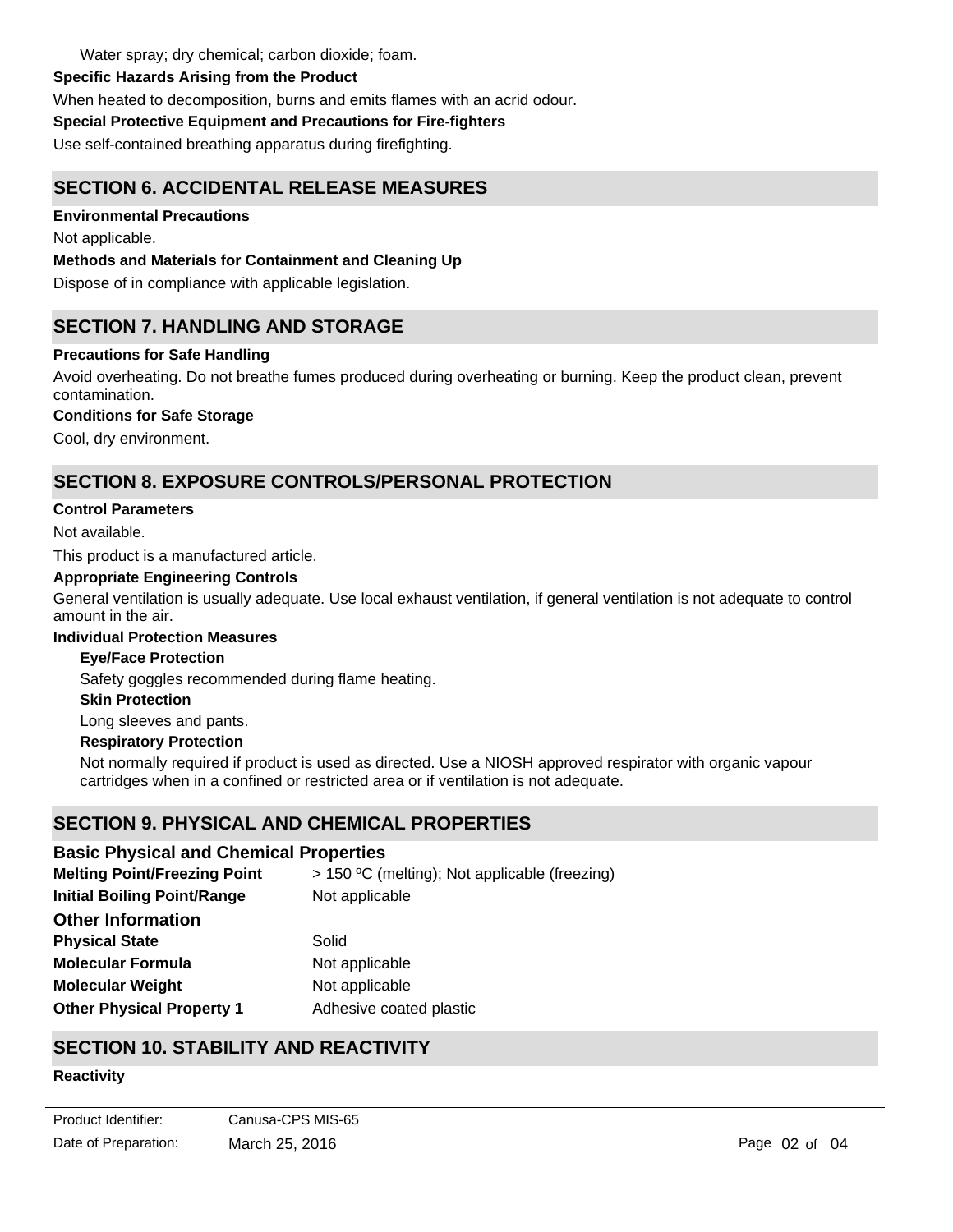#### **Possibility of Hazardous Reactions**

Decomposes at elevated temperatures. Avoid strong oxidizers.

# **SECTION 11. TOXICOLOGICAL INFORMATION**

This product is a manufactured article. All components are completely encased in the product.

#### **Acute Toxicity**

| ∣Chemical Name             | <b>LC50</b>                               | LD50 (oral)           | LD50 (dermal)           |
|----------------------------|-------------------------------------------|-----------------------|-------------------------|
| Polyethylene, high-density |                                           | $>$ 2000 mg/kg (rat)  |                         |
| Asphalt (Bitumen) fume     | $> 94.4$ mg/m3 (rat) (4-hour<br>exposure) | $>$ 5000 mg/kg (rat)  | $>$ 2000 mg/kg (rabbit) |
| Carbon black               | 6750 mg/m3 (4-hour<br>exposure)           |                       |                         |
| Rosin, hydrogenated        |                                           | $>$ 32000 mg/kg (rat) |                         |

#### **Skin Corrosion/Irritation**

May cause irritation.

#### **Carcinogenicity**

| ∣Chemical Name                                                | <b>IARC</b> | <b>ACGIH®</b>     | <b>NTP</b>        | <b>OSHA</b>       |
|---------------------------------------------------------------|-------------|-------------------|-------------------|-------------------|
| Polyethylene, high-density                                    | Not Listed  | <b>Not Listed</b> | lNot Listed       | lNot Listed       |
| Asphalt (Bitumen) fume                                        | Group 2B    | A4                | <b>Not Listed</b> | <b>Not Listed</b> |
| Talc, Containing No Asbestos Group 1<br>or Crystalline Silica |             | A1                | <b>Not Listed</b> | <b>Not Listed</b> |
| Carbon black                                                  | Group 2B    | A3                | <b>Not Listed</b> | Not Listed        |
| Rosin, hydrogenated                                           | Not Listed  | Not designated    | <b>Not Listed</b> | Not Listed        |

# **SECTION 12. ECOLOGICAL INFORMATION**

# **SECTION 13. DISPOSAL CONSIDERATIONS**

#### **Disposal Methods**

Dispose of in compliance with all federal, state, provincial, municipal and local legislation.

# **SECTION 14. TRANSPORT INFORMATION**

This section is not required by WHMIS 2015. This section is not required by OSHA HCS 2012. Not regulated under Canadian TDG regulations. Not regulated under US DOT Regulations. Not regulated under IATA Regulations.

**Special Precautions** Not applicable

**Transport in Bulk According to Annex II of MARPOL 73/78 and the IBC Code**

Not applicable

# **SECTION 15. REGULATORY INFORMATION**

#### **Safety, Health and Environmental Regulations**

This product is a manufactured article.

# **SECTION 16. OTHER INFORMATION**

**SDS Prepared By** SHAWCOR LTD.